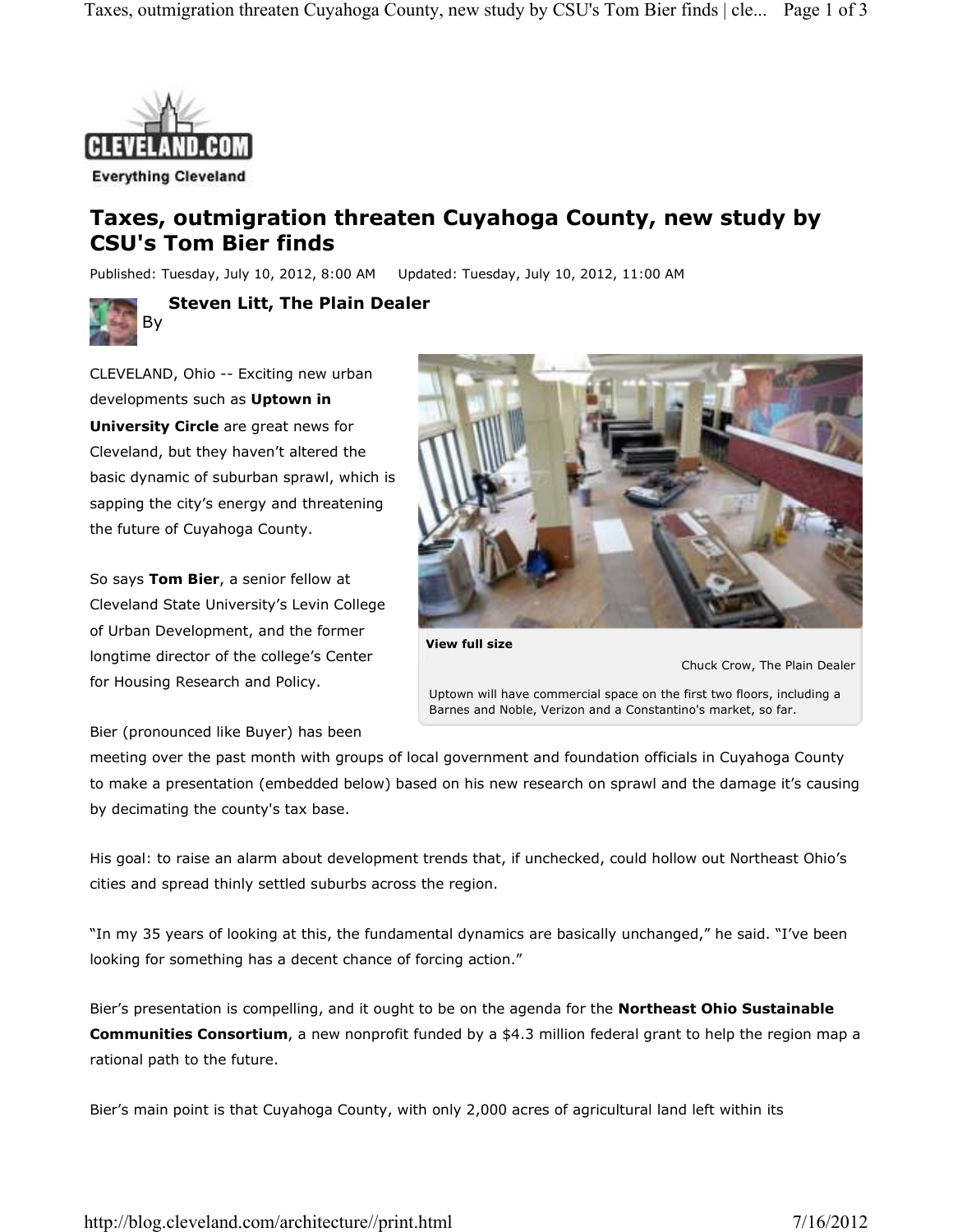boundaries, is on track soon to become the first county in Ohio to be completely built-out.

With no easy way to add "greenfield" developments to local tax bases, the 59 jurisdictions in the county face the much harder and more costly task of recycling older developed areas, cleaning up brownfields or renovating existing structures.

Under home rule, the section of the state constitution that gives localities sole power over land use and zoning, older communities in the region's urban cores face the challenges of redevelopment in a "do-it-yourself" mode, Bier says.

"Home rule is taken to mean, 'It's your problem, you fix it,' " Bier says in his presentation.

Counties surrounding Cuyahoga, meanwhile, are filled with plenty of open land in townships, which by state law may not levy income taxes.



**View full size** Steven Litt, The PD

Tom Bier

This means, Bier said, that residents can easily move from incorporated cities

and villages in Cuyahoga to townships in nearby Medina, Geauga and Lake counties, where they pay significantly less in taxes per household in exchange for slightly longer commutes by automobile.

According to Bier's research, 96 percent of Geauga County land is in townships; 90 percent in Medina County; 86 percent in Portage County and 70 percent in Lorain.

Bier's research shows that Cleveland, Akron and Lorain lost more than 100,000 residents between 2000 and 2010, while townships in the six counties surrounding Cuyahoga picked up nearly 40,000 new residents.

The pace of development, both in cities and suburban areas, slowed during the latter half of the 2000s as the national housing market collapsed and the country entered the 2008 recession. But Bier said he expected pre-recession trends to resume in Northeast Ohio.

He predicts that over the next 25 years, Cuyahoga County can expect to see another 75,000 houses abandoned as more and more residents leave.

Cuyahoga will also lose roughly one-fifth of its property value, along with \$5 billion in income. Cleveland's population will certainly dip below 300,000.

Raising taxes to pay for municipal services, much less redevelopment, worsens the predicament of older communities in the urban core, Bier said, calling the situation a catch-22. Bier said his study did not take into account the predicted 9 percent reduction in county property taxes caused by the recent statemandated property tax reappraisal, **described in Monday's Plain Dealer**.